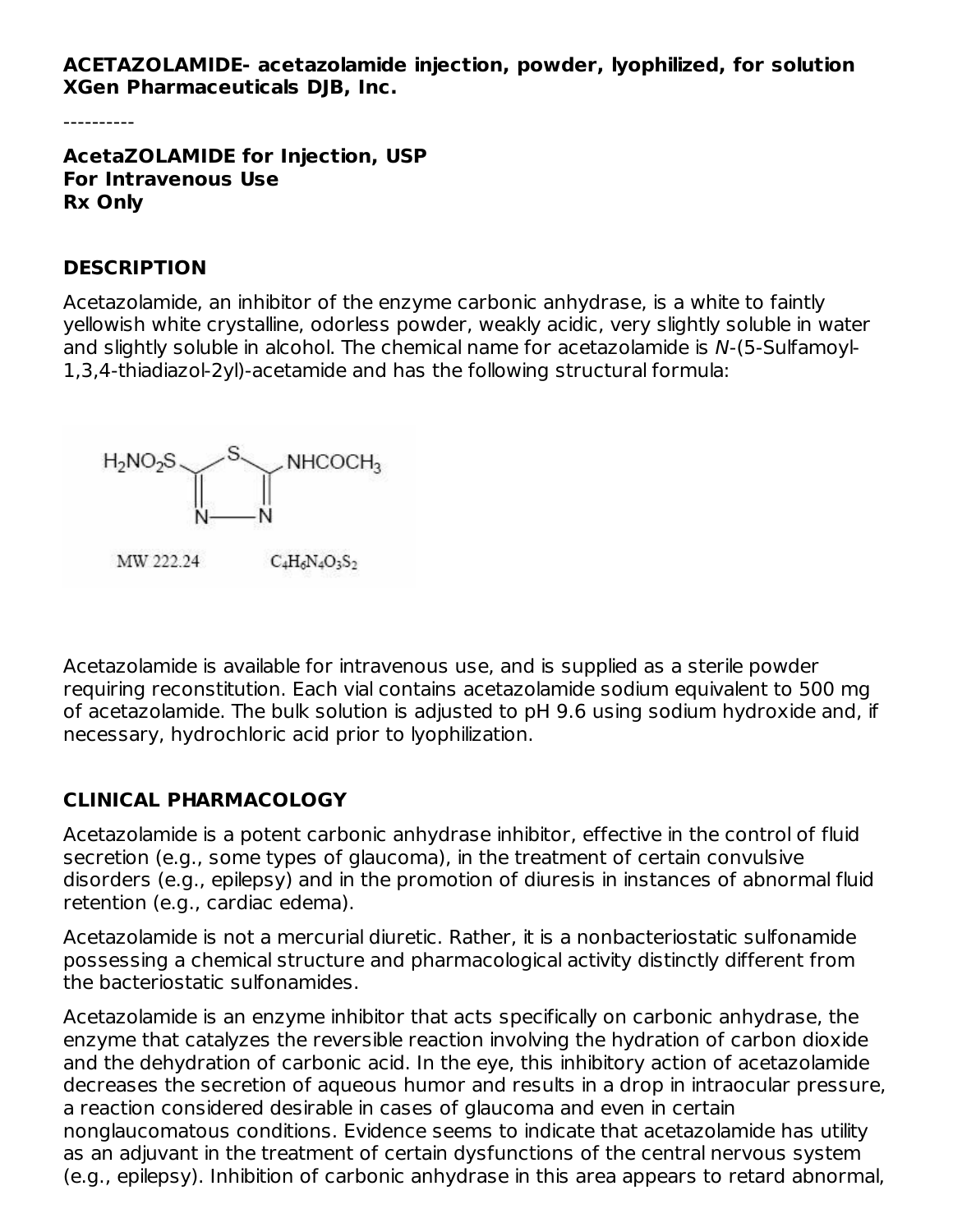paroxysmal, excessive discharge from central nervous system neurons. The diuretic effect of acetazolamide is due to its action in the kidney on the reversible reaction involving hydration of carbon dioxide and dehydration of carbonic acid.

The result is renal loss of HCO $_3$  ion, which carries out sodium, water, and potassium. Alkalinization of the urine and promotion of diuresis are thus effected. Alteration in ammonia metabolism occurs due to increased reabsorption of ammonia by the renal tubules as a result of urinary alkalinization.

#### **INDICATIONS AND USAGE**

For adjunctive treatment of: edema due to congestive heart failure; drug-induced edema; centrencephalic epilepsies (petit mal, unlocalized seizures); chronic simple (openangle) glaucoma, secondary glaucoma, and preoperatively in acute angle-closure glaucoma where delay of surgery is desired in order to lower intraocular pressure.

# **CONTRAINDICATIONS**

Hypersensitivity to acetazolamide or any excipients in the formulation. Since acetazolamide is a sulfonamide derivative, cross sensitivity between acetazolamide, sulfonamides and other sulfonamide derivatives is possible.

Acetazolamide therapy is contraindicated in situations in which sodium and/or potassium blood serum levels are depressed, in cases of marked kidney and liver disease or dysfunction, in suprarenal gland failure, and in hyperchloremic acidosis. It is contraindicated in patients with cirrhosis because of the risk of development of hepatic encephalopathy.

Long-term administration of acetazolamide is contraindicated in patients with chronic noncongestive angle-closure glaucoma since it may permit organic closure of the angle to occur while the worsening glaucoma is masked by lowered intraocular pressure.

#### **WARNINGS**

Fatalities have occurred, although rarely, due to severe reactions to sulfonamides including Stevens-Johnson syndrome, toxic epidermal necrolysis, fulminant hepatic necrosis, agranulocytosis, aplastic anemia, and other blood dyscrasias. Sensitizations may recur when a sulfonamide is readministered irrespective of the route of administration. If signs of hypersensitivity or other serious reactions occur, discontinue use of this drug.

Caution is advised for patients receiving concomitant high-dose aspirin and acetazolamide, as anorexia, tachypnea, lethargy, coma and death have been reported.

# **PRECAUTIONS**

#### **General**

Increasing the dose does not increase the diuresis and may increase the incidence of drowsiness and/or paresthesia. Increasing the dose often results in a decrease in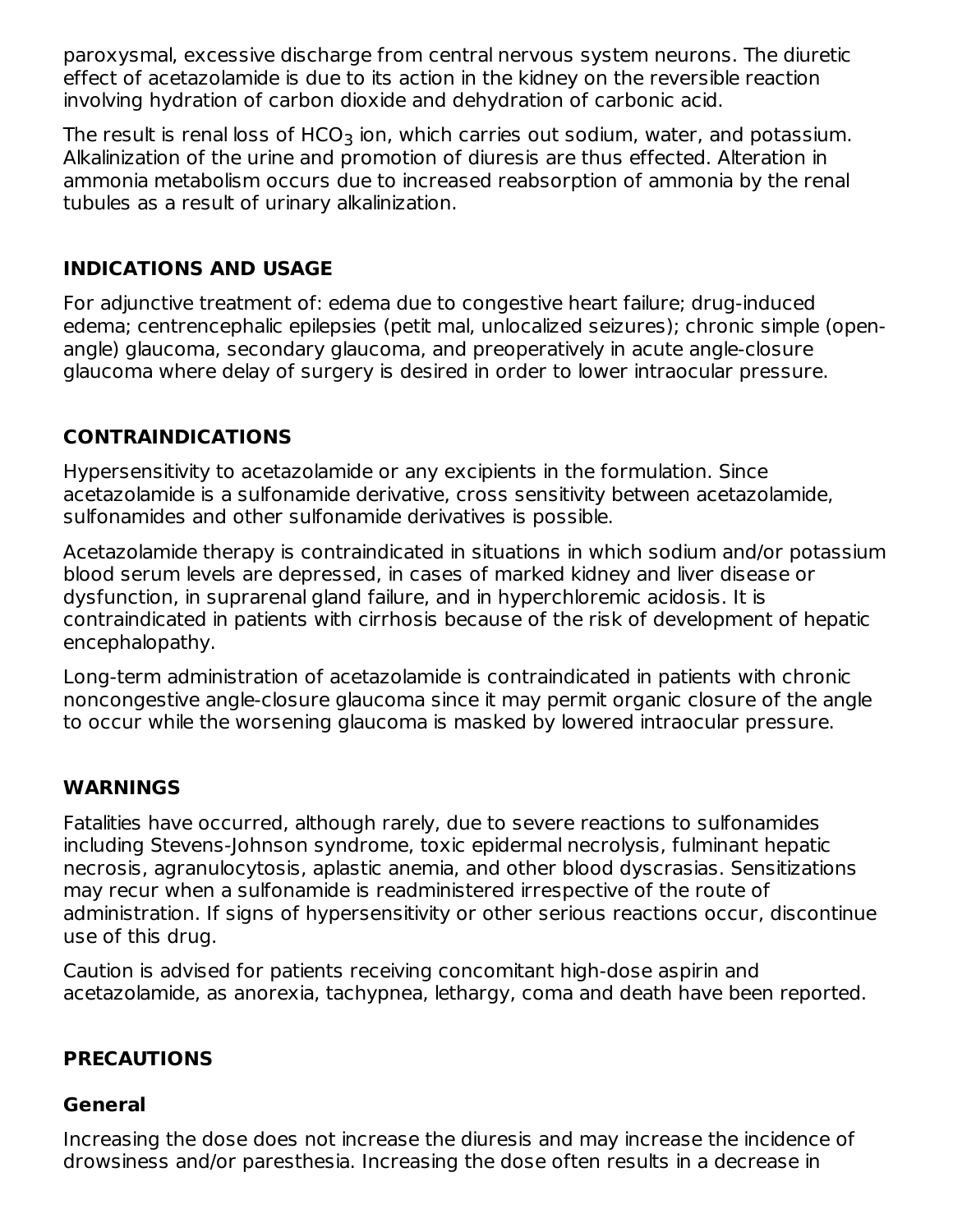diuresis. Under certain circumstances, however, very large doses have been given in conjunction with other diuretics in order to secure diuresis in complete refractory failure.

#### **Information for Patients**

Adverse reactions common to all sulfonamide derivatives may occur: anaphylaxis, fever, rash (including erythema multiforme, Stevens-Johnson syndrome, toxic epidermal necrolysis), crystalluria, renal calculus, bone marrow depression, thrombocytopenic purpura, hemolytic anemia, leukopenia, pancytopenia and agranulocytosis. Precaution is advised for early detection of such reactions and the drug should be discontinued and appropriate therapy instituted.

In patients with pulmonary obstruction or emphysema where alveolar ventilation may be impaired, acetazolamide which may precipitate or aggravate acidosis, should be used with caution.

Caution is advised for patients receiving concomitant high-dose aspirin and acetazolamide, as anorexia, tachypnea, lethargy, coma and death have been reported (see WARNINGS).

# **Laboratory Tests**

To monitor for hematologic reactions common to all sulfonamides, it is recommended that a baseline CBC and platelet count be obtained on patients prior to initiating acetazolamide therapy and at regular intervals during therapy. If significant changes occur, early discontinuance and institution of appropriate therapy are important. Periodic monitoring of serum electrolytes is recommended.

# **Carcinogenesis, Mutagenesis, Impairment of Fertility**

Long-term studies in animals to evaluate the carcinogenic potential of acetazolamide have not been conducted. In a bacterial mutagenicity assay, acetazolamide was not mutagenic when evaluated with and without metabolic activation.

The drug had no effect on fertility when administered in the diet to male and female rats at a daily intake of up to 4 times the recommended human dose of 1000 mg in a 50 kg individual.

# **Pregnancy**

# **Teratogenic Effects: Pregnancy Category C**

Acetazolamide, administered orally or parenterally, has been shown to be teratogenic (defects of the limbs) in mice, rats, hamsters and rabbits. There are no adequate and well-controlled studies in pregnant women. Acetazolamide should be used in pregnancy only if the potential benefit justifies the potential risk to the fetus.

# **Nursing Mothers**

Because of the potential for serious adverse reaction in nursing infants from acetazolamide, a decision should be made whether to discontinue nursing or to discontinue the drug taking into account the importance of the drug to the mother.

# **Pediatric Use**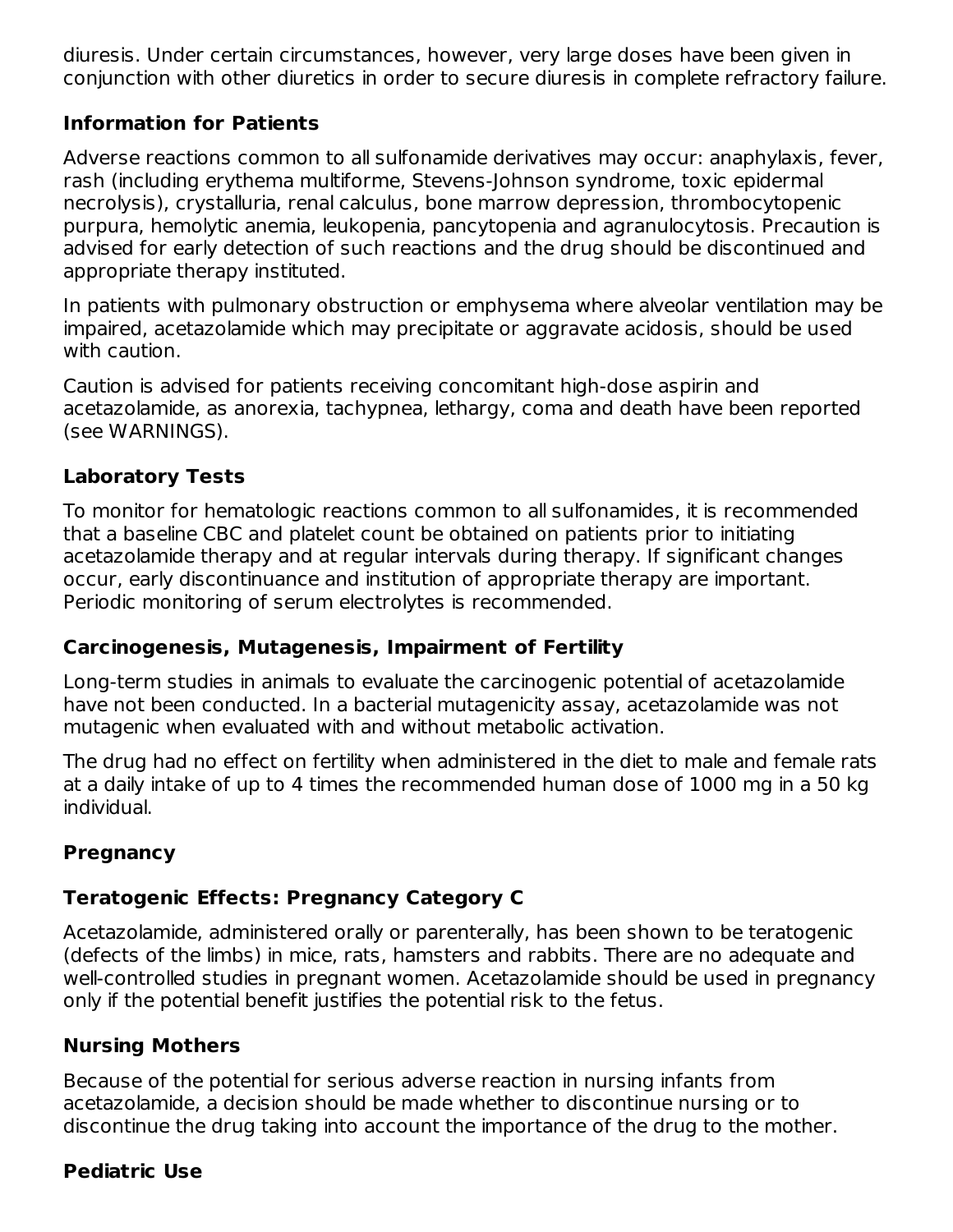The safety and effectiveness of acetazolamide in children have not been established.

#### **ADVERSE REACTIONS**

Adverse reactions, occurring most often early in therapy, include paresthesias, particularly a "tingling" feeling in the extremities, hearing dysfunction or tinnitus, loss of appetite, taste alteration and gastrointestinal disturbances such as nausea, vomiting and diarrhea; polyuria, and occasional instances of drowsiness and confusion.

Metabolic acidosis and electrolyte imbalance may occur.

Transient myopia has been reported. This condition invariably subsides upon diminution or discontinuance of the medication.

Other occasional adverse reactions include urticaria, melena, hematuria, glycosuria, hepatic insufficiency, flaccid paralysis, photosensitivity and convulsions. Also see PRECAUTIONS: Information for Patients for possible reactions common to sulfonamide derivatives. Fatalities have occurred although rarely, due to severe reactions to sulfonamides including Stevens-Johnson syndrome, toxic epidermal necrolysis, fulminant hepatic necrosis, agranulocytosis, aplastic anemia and other blood dyscrasias (see WARNINGS).

# **OVERDOSAGE**

No data are available regarding acetazolamide overdosage in humans as no cases of acute poisoning with this drug have been reported. Animal data suggest that acetazolamide is remarkably nontoxic. No specific antidote is known. Treatment should be symptomatic and supportive.

Electrolyte imbalance, development of an acidotic state, and central nervous effects might be expected to occur. Serum electrolyte levels (particularly potassium) and blood pH levels should be monitored.

Supportive measures are required to restore electrolyte and pH balance. The acidotic state can usually be corrected by the administration of bicarbonate.

Despite its high intraerythrocytic distribution and plasma protein binding properties, acetazolamide may be dialyzable. This may be particularly important in the management of acetazolamide overdosage when complicated by the presence of renal failure.

# **DOSAGE AND ADMINISTRATION**

#### **Preparation and Storage of Parenteral Solution**

Each 500 mg vial containing sterile acetazolamide sodium should be reconstituted with at least 5 mL of Sterile Water for Injection prior to use. Reconstituted solutions retain their physical and chemical properties for 3 days under refrigeration at 2°-8°C (36°- 46°F), or 12 hours at room temperature 20°-25°C (68°-77°F). Contains no preservative. The direct intravenous route of administration is preferred. Intramuscular administration is not recommended.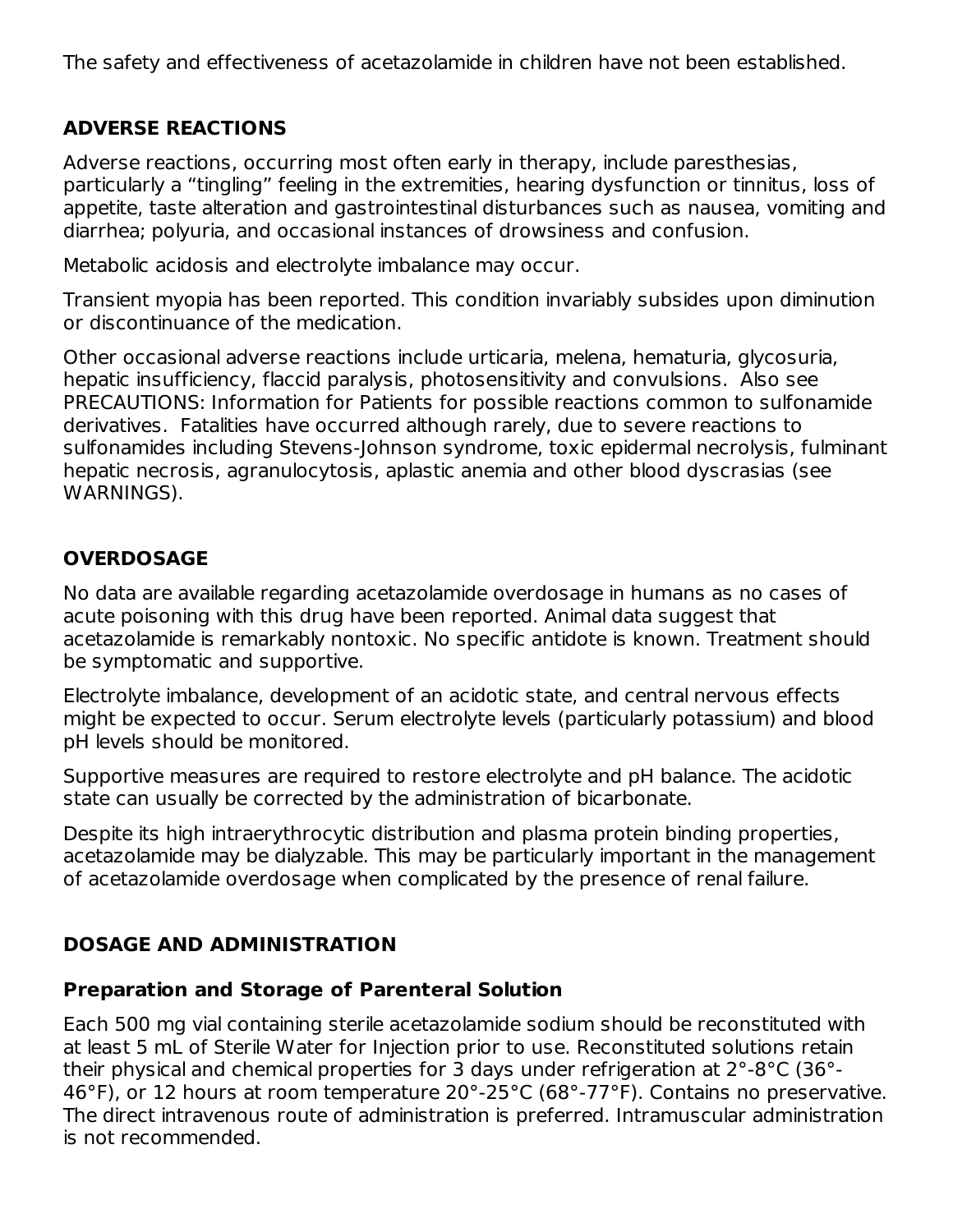# **Glaucoma**

Acetazolamide should be used as an adjunct to the usual therapy. The dosage employed in the treatment of chronic simple (open-angle) glaucoma ranges from 250 mg to 1 g of acetazolamide per 24 hours, usually in divided doses for amounts over 250 mg. It has usually been found that a dosage in excess of 1 g per 24 hours does not produce an increased effect. In all cases, the dosage should be adjusted with careful individual attention both to symptomatology and ocular tension. Continuous supervision by a physician is advisable.

In treatment of secondary glaucoma and in the preoperative treatment of some cases of acute congestive (closed-angle) glaucoma, the preferred dosage is 250 mg every four hours, although some cases have responded to 250 mg twice daily on short-term therapy. In some acute cases, it may be more satisfactory to administer an initial dose of 500 mg followed by 125 or 250 mg every four hours depending on the individual case. Intravenous therapy may be used for rapid relief of ocular tension in acute cases. A complementary effect has been noted when acetazolamide has been used in conjunction with miotics or mydriatics as the case demanded.

# **Epilepsy**

It is not clearly known whether the beneficial effects observed in epilepsy are due to direct inhibition of carbonic anhydrase in the central nervous system or whether they are due to the slight degree of acidosis produced by the divided dosage. The best results to date have been seen in petit mal in children. Good results, however, have been seen in patients, both in children and adult, in other types of seizures such as grand mal, mixed seizure patterns, myoclonic jerk patterns, etc. The suggested total daily dose is 8 to 30 mg per kg in divided doses. Although some patients respond to a low dose, the optimum range appears to be from 375 to 1000 mg daily. However, some investigators feel that daily doses in excess of 1 g do not produce any better results than a 1 g dose. When acetazolamide is given in combination with other anticonvulsants, it is suggested that the starting dose should be 250 mg once daily in addition to the existing medications. This can be increased to levels as indicated above.

The change from other medications to acetazolamide should be gradual and in accordance with usual practice in epilepsy therapy.

# **Congestive Heart Failure**

For diuresis in congestive heart failure, the starting dose is usually 250 to 375 mg once daily in the morning (5 mg/kg). If, after an initial response, the patient fails to continue to lose edema fluid, do not increase the dose but allow for kidney recovery by skipping medication for a day.

Acetazolamide yields best diuretic results when given on alternate days, or for two days alternating with a day of rest.

Failures in therapy may be due to overdosage or too frequent dosage. The use of acetazolamide does not eliminate the need for other therapy such as digitalis, bed rest, and salt restriction.

# **Drug-Induced Edema**

Recommended dosage is 250 to 375 mg of acetazolamide once a day for one or two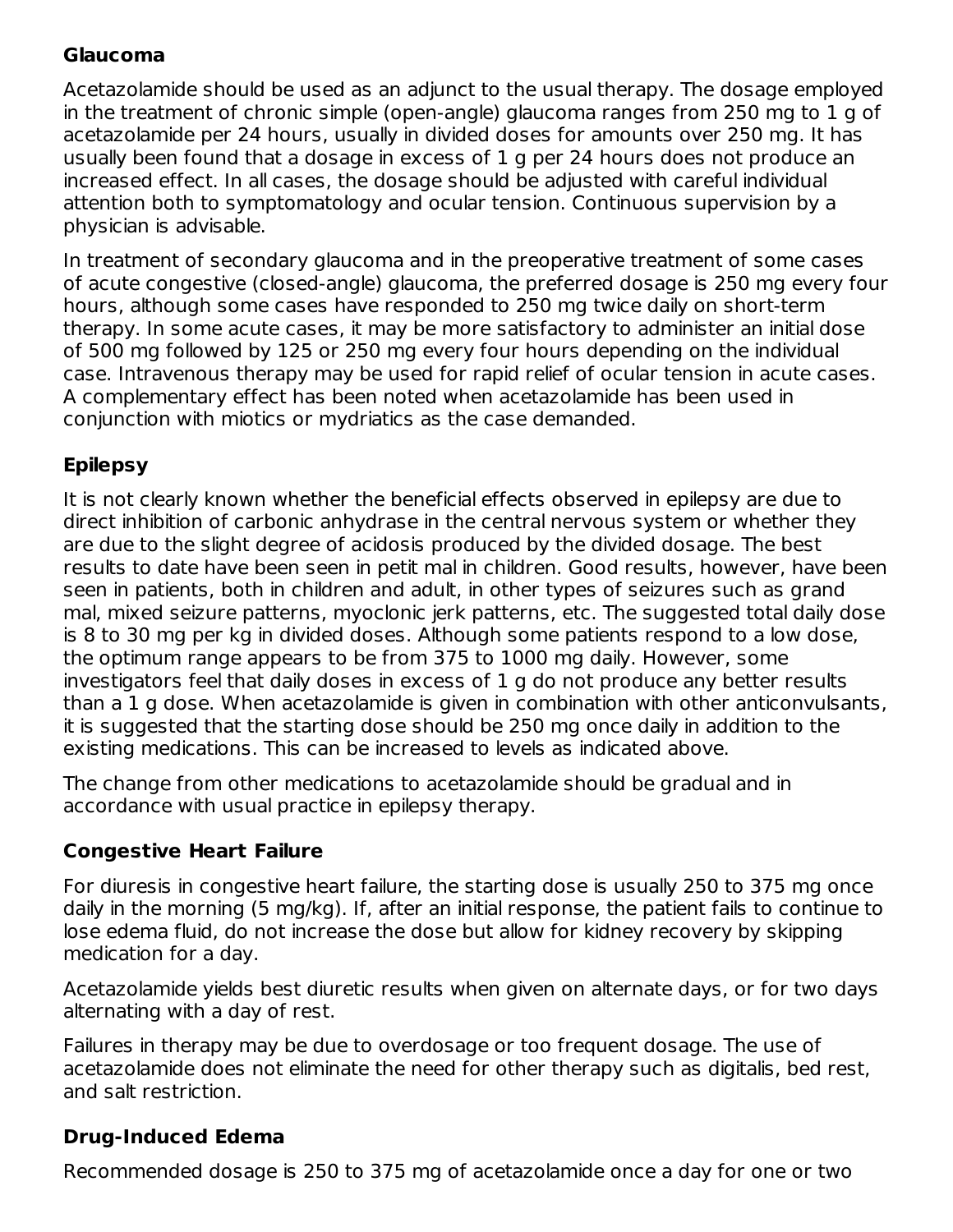days, alternating with a day of rest.

#### **Note**

The dosage recommendations for glaucoma and epilepsy differ considerably from those for congestive heart failure, since the first two conditions are not dependent upon carbonic anhydrase inhibition in the kidney which requires intermittent dosage if it is to recover from inhibitory effect of the therapeutic agent.

Parenteral drug products should be inspected visually for particulate matter and discoloration prior to administration, whenever solution and container permit.

# **HOW SUPPLIED**

# **Acetazolamide for Injection, USP (lyophilized) powder.**

Intravenous Acetazolamide for Injection USP (lyophilized) powder. NDC 39822-0190-1 500 mg Vial

Store drug product at controlled room temperature 20°-25°C (68°-77°F). Reconstituted solution should be stored in refrigerator at 2°- 8°C (36° - 46°F). Use within 12 hours of reconstitution. Contains no preservative. Discard unused portion.

Manufactured for:



XGen Pharmaceuticals DJB, Inc.

Big Flats NY 14814

Rx Only

AZ-PI-03

Revised: December 2020

Made in U.S.A.

# **PACKAGE LABEL.PRINCIPAL DISPLAY PANEL**

**NDC:** 39822-00190-1 **Acetazolamide for Injection, USP 500 mg Acetazolamide Base Activity For Intravenous Use Rx Only 1 Vial XGen Pharmaceuticals DJB, Inc.**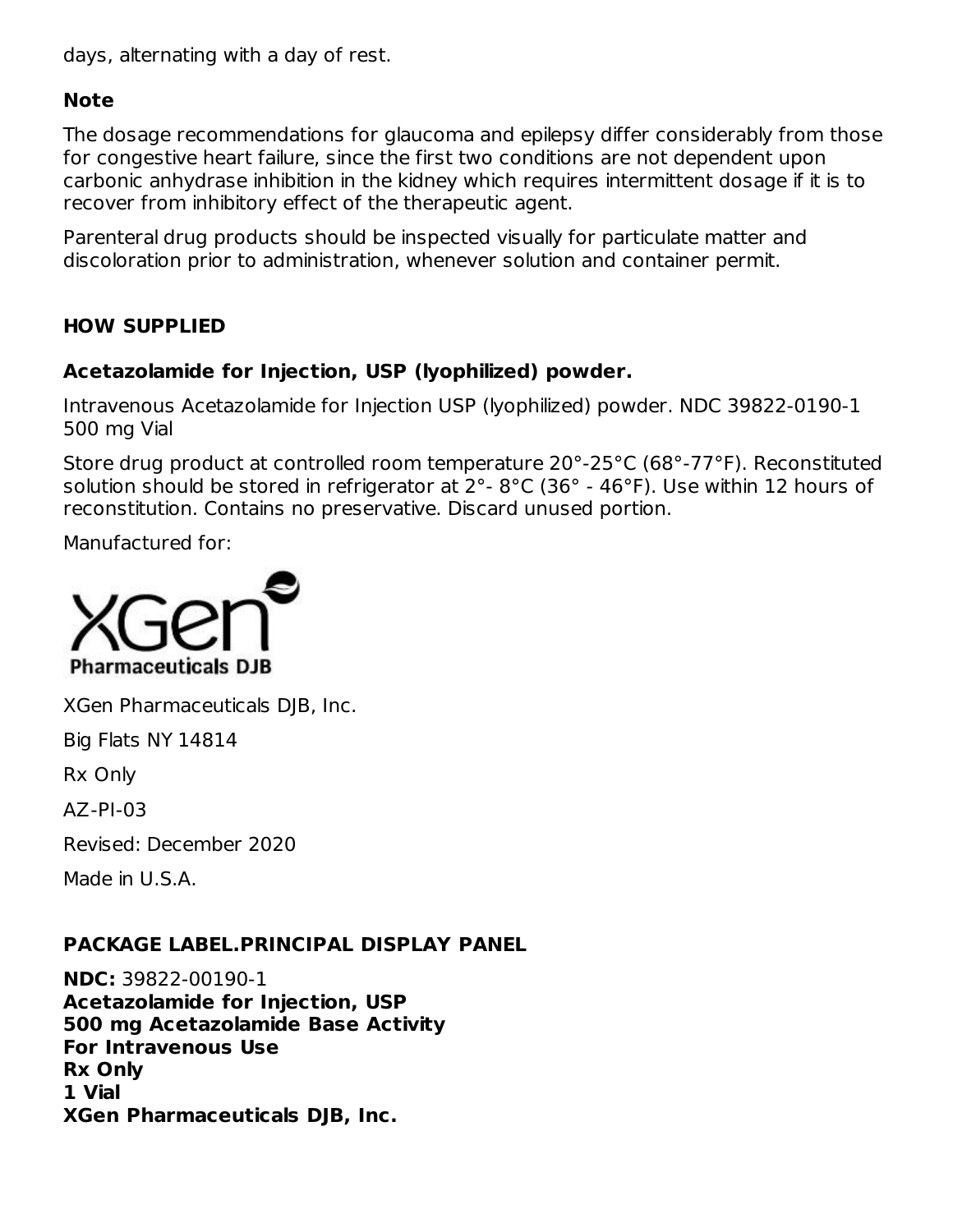

**AZ-VL-04**

**NDC** 39822-0190-1 **Acetazolamide for Injection, USP 500 mg Acetazolamide Base Activity For Intravenous Use Rx Only Single Vial Carton XGen Pharmaceuticals DJB, Inc.**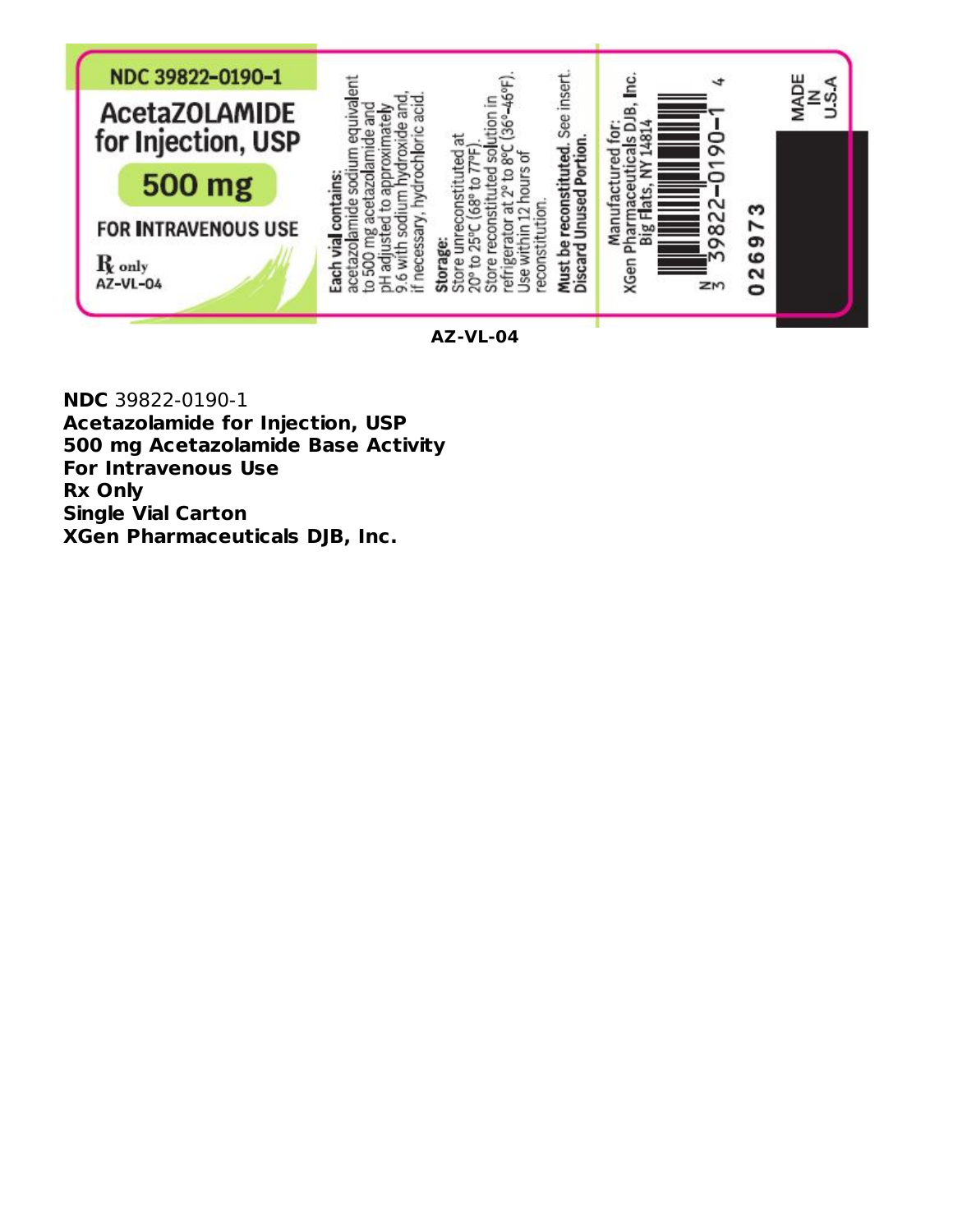

#### **AZ-CA-04**

| <b>ACETAZOLAMIDE</b><br>acetazolamide injection, powder, lyophilized, for solution |                         |                           |                                    |                |                 |  |  |  |
|------------------------------------------------------------------------------------|-------------------------|---------------------------|------------------------------------|----------------|-----------------|--|--|--|
| <b>Product Information</b>                                                         |                         |                           |                                    |                |                 |  |  |  |
| <b>Product Type</b>                                                                | HUMAN PRESCRIPTION DRUG | <b>Item Code (Source)</b> |                                    | NDC:39822-0190 |                 |  |  |  |
| <b>Route of Administration</b>                                                     | <b>INTRAVENOUS</b>      |                           |                                    |                |                 |  |  |  |
|                                                                                    |                         |                           |                                    |                |                 |  |  |  |
| <b>Active Ingredient/Active Moiety</b>                                             |                         |                           |                                    |                |                 |  |  |  |
| <b>Ingredient Name</b>                                                             |                         |                           | <b>Basis of</b><br><b>Strength</b> |                | <b>Strength</b> |  |  |  |
| ACETAZOLAMIDE SODIUM (UNII: 429ZT169UH) (ACETAZOLAMIDE -                           |                         |                           | ACETAZOI AMIDE                     |                | 500 mg          |  |  |  |